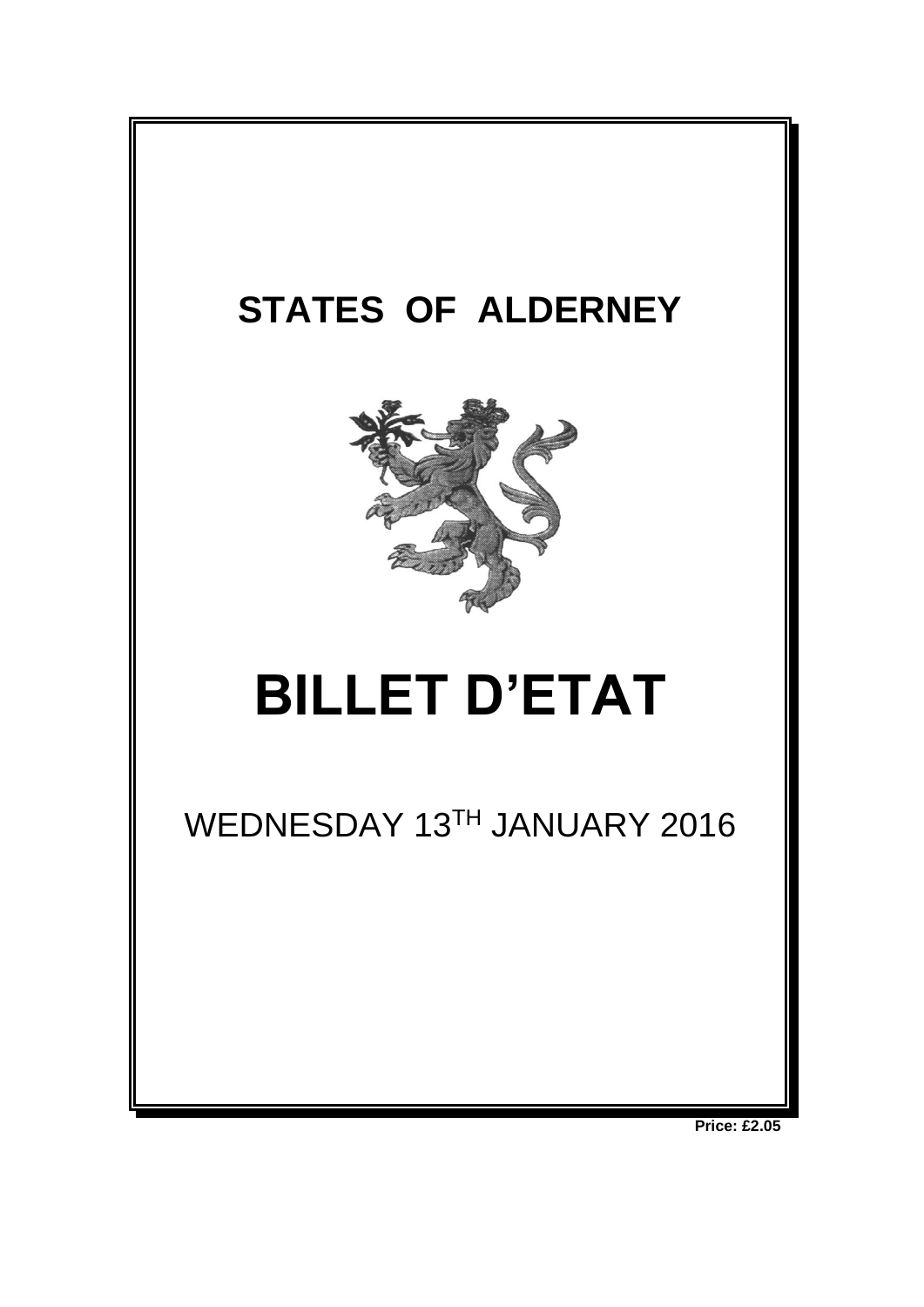# **STATES OF ALDERNEY**

# **BILLET D'ETAT**

# **FOR WEDNESDAY 13 TH JANUARY 2016**

Members of the States:

I have the honour to inform you that the Meeting of the States will be held at 5:30 pm on Wednesday 13<sup>th</sup> January 2016. This will be preceded by the People's Meeting, which will be held on Wednesday 6<sup>th</sup> January 2016 at 7:00 pm in the Island Hall.

> W Stuart Trought President

# **Item l Opening of the States of Alderney Annual Meeting**

# **Item II Election Procedure**

**The States of Alderney is asked to approve that the following elections should be by verbal vote, otherwise Rule 20 of the Rules of Procedure of the States Alderney, shall come into operation, ie., voting shall, unless the States otherwise resolves, be carried out by written ballot.**

# **Item III Appointment of Vice President**

**The States of Alderney is asked to elect a Vice President for 2016.** 

# **Item IV Appointment of Auditors**

**The States of Alderney is asked to appoint KPMG Channel Islands Limited to be the States Auditors for 2016.**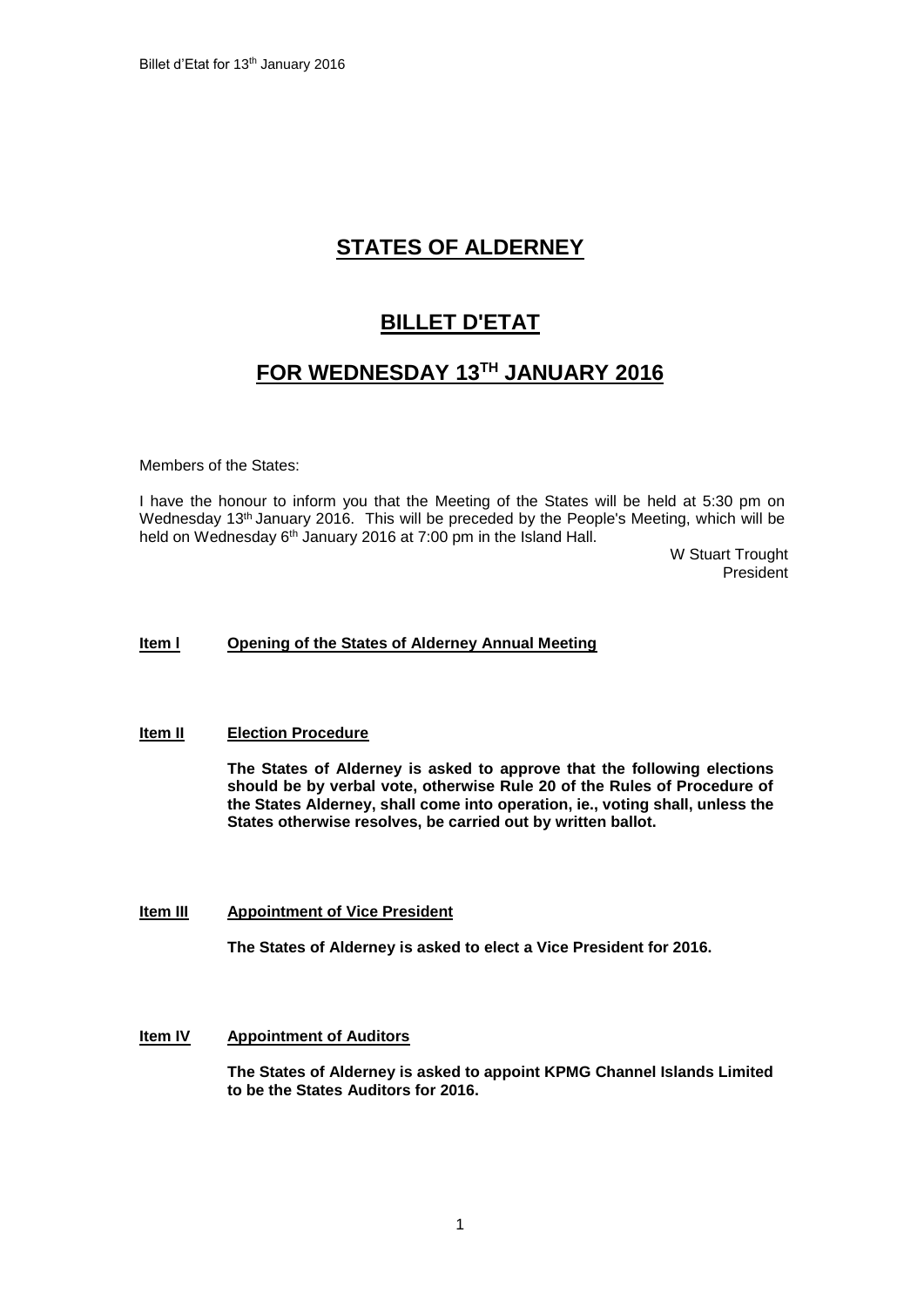## **Item V Policy and Finance Committee Mandate**

## **The States of Alderney is asked to approve the mandate of the Policy and Finance Committee, as follows:-**

*"To formulate and make recommendations to the States on all policy matters.*

*To be accountable for the financial management of the States.*

*To discharge its business within the policies, guidelines and resolutions of the States.*

*To negotiate and discharge all matters relating to the provision of transferred services and finance with the States of Guernsey.*

*To ensure that the General Services Committee and the Building and Development Control Committee operate with good corporate and financial governance in relation to their budgetary and legislative requirements.*

*To perform the following functions:-*

#### *Finance:*

*To present to the States the annual budget and audited accounts and, where necessary, report to the States thereon.*

*To monitor the income and expenditure of the States, its Committees and Trust*  Funds, and where appropriate, to add comment and recommendation to all *applications to the States for money, votes and/or submissions to the States where public income and expenditure is involved.*

*To discharge business related to all borrowings as authorised by the States, loans and the administration of all monies accruing to the States for specific purposes under the terms of various Trusts and Funds.*

*To provide recommendations to the States, whether by Ordinance or otherwise, the fees, regarding dues and charges levied by the States for the provision of any service required to be provided under legislation and to approve the rents payable for States' land and properties.* 

*To provide recommendations to the States of Alderney on the level of Occupier's Rates.*

*To provide recommendations on the rents, premiums (if any) and duration of leases to be granted by the General Services Committee for all other States properties.*

*To submit leases to the States for approval in accordance with the Budget Rules and Procedures.*

*To discharge business:-*

- *a. States borrowings authorised by the States for specific purposes*
- *b. All States insurances*
- *c. Postage stamp and coin issues and design approvals*
- *d. Dealing with grants*
- *e. Dealing with Hawkers Licences.*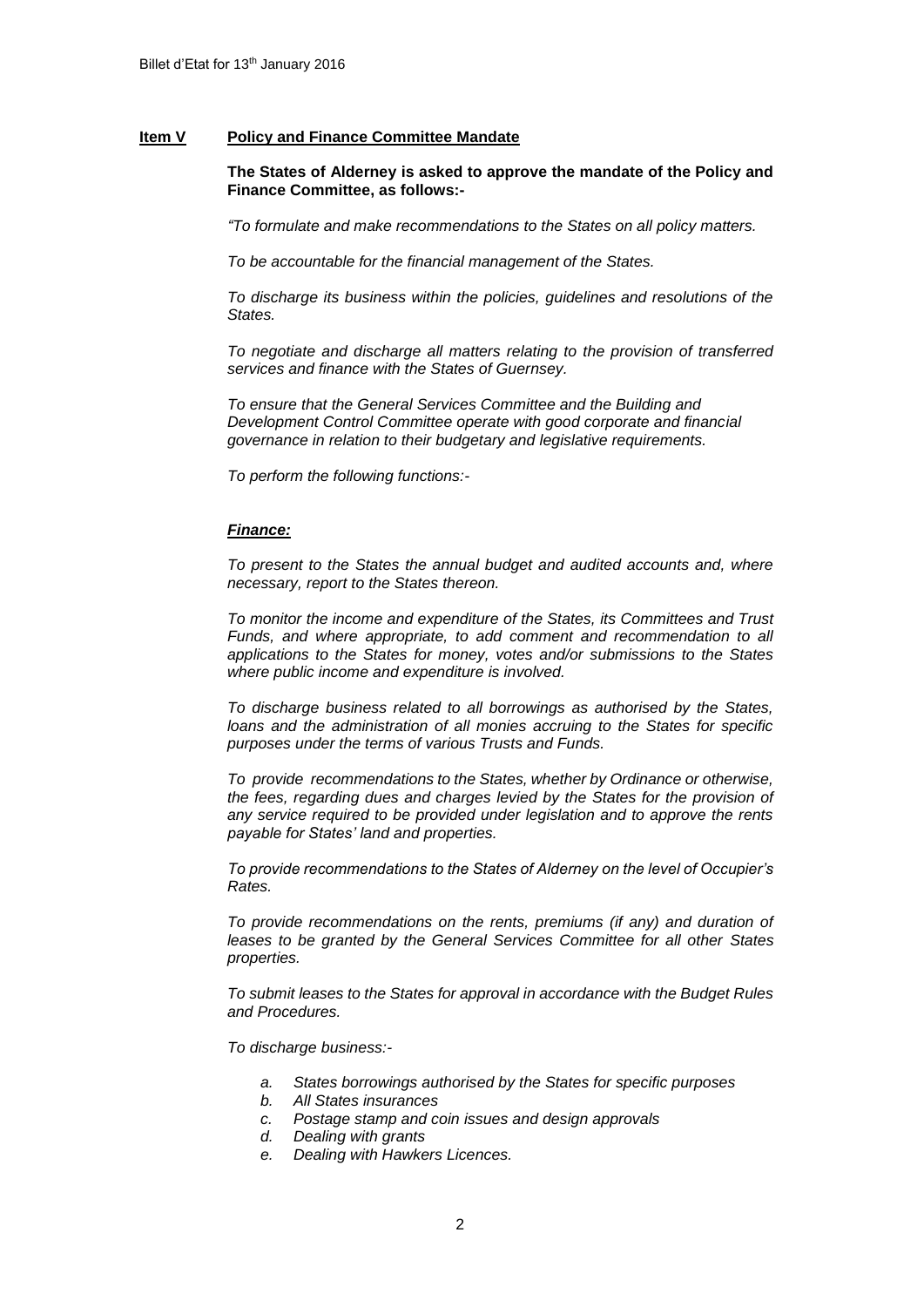## *The Economy:*

*To discharge and report to the States on all matters relating to the economy of the Island, including immigration, population, social services (financial aspects only), the development of an economic plan, employment, industry and ecommerce.*

*To discharge business with external authorities in fiscal and commercial matters.* 

*To discharge business relating to public relations and the promotion of the Tourist Industry.*

*To monitor the economic policy of the States and to report on the performance of the economy and make recommendations for such amendments as deemed necessary.*

*To discharge any business and matters with the Commerce and Employment Department on economic planning.*

# *Constitution and Legal Matters:*

*To discharge all matters affecting the Constitution and all legislation (other than legislation falling specifically within the responsibility of the General Services and the Building and Development Control Committee).* 

*To discharge all matters relating to International Conventions, Treaties, Agreements, EU Directives and extended legislation from the United Kingdom.*

*To discharge business as necessary with the Court of Alderney.*

*To approve or recommend the leasing and use of all States-owned Forts.*

*To discharge matters affecting:-*

- *Elections*
- *Census*
- *Import and Export Control*
- *Telecommunications*
- *Postal Services, Philately and Currency;*
- *Gambling*
- *Emergency Fuel Control (The Energy (Bailiwick of Guernsey) Law, 1978)*
- *Dangerous Weapons*
- *Civil Aviation*
- *Youth Training and Adult Education*
- *Youth Services and activities*

*To discharge business relating to welfare.*

*To discharge business not falling within the mandate of the General Services Committee and the Building and Development Control Committee.*

# *Staff and Offices:*

*To operate as the State's Employment Board with responsibility for all matters relating to the employment of Established Staff and Public Service Employees (PSE's); and the management of office accommodation; to be the Civil Service Board referred to in the Terms and Conditions of Service for Civil Servants and*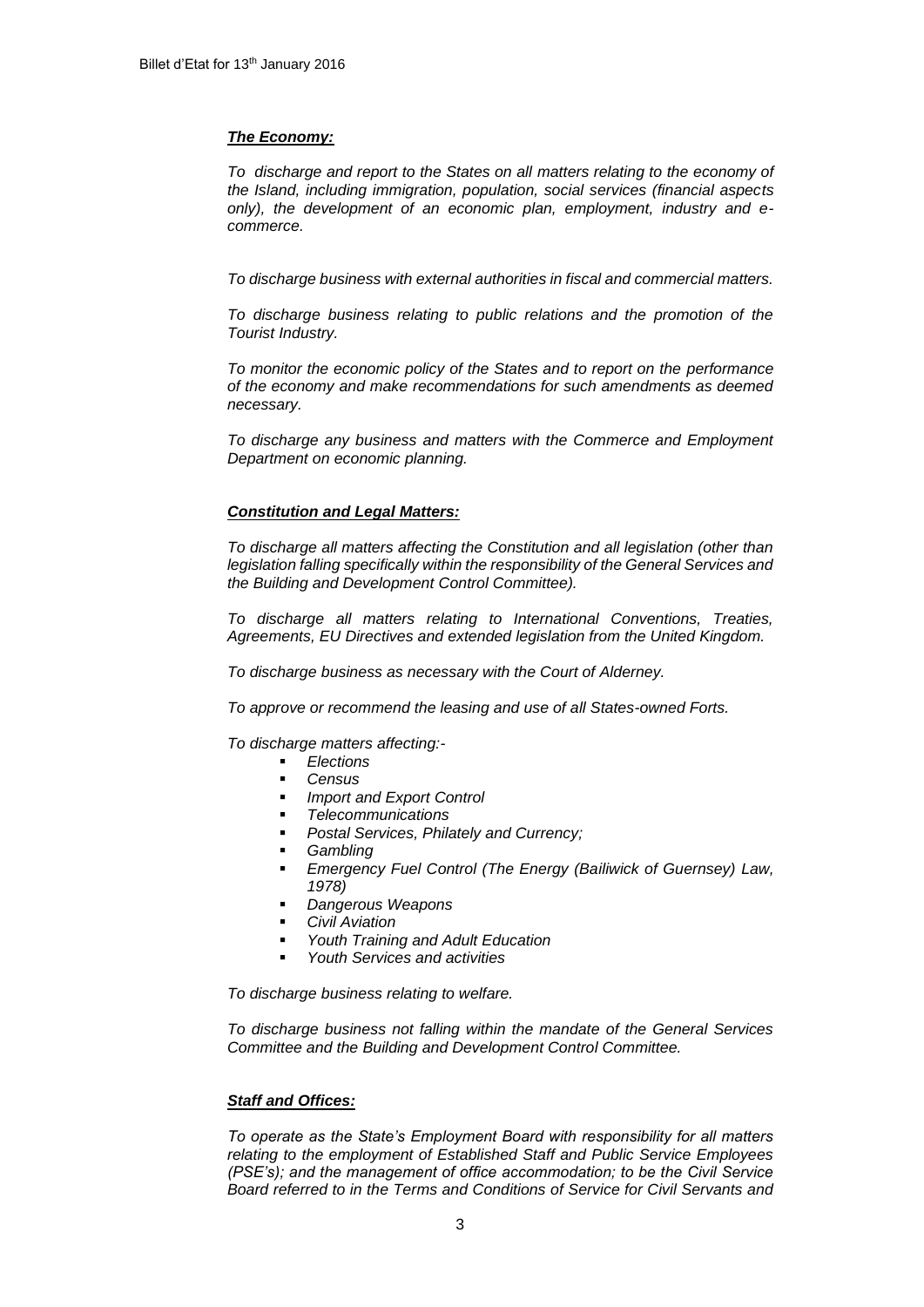*the Terms and Conditions of Employment for Public Service Employees as agreed between the Board and Unite, the Union.* 

*In particular to approve the appointment of staff and the preparation and review of the Terms and Conditions of Service of all salaried staff (subject to the relevant provisions of the Government of Alderney Law) and to liaise with the Association of Guernsey Civil Servants.*

*To monitor and control establishment numbers.*

*To be responsible for staff pensions.*

*To conduct appropriate business and negotiations, liaise with Trade Unions on matters relating to the Terms and Conditions of Employment for Public Service Employees."*

# **Item VI General Services Committee Mandate**

**The States of Alderney is asked to approve the mandate of the General Services Committee, as follows:-**

*"To be accountable to the States for the provision and implementation of all Government services provided and/or required by legislation, resolution or policy of the States within agreed budgets.*

*To liaise with the Policy and Finance Committee in relation to budgetary and legislative requirements.*

*To operate within the policies, guidelines and resolutions of the States.*

*In particular, to perform the following functions:-*

*To be accountable for the administration of the harbour and its functions and to make recommendations to the Policy and Finance Committee on all fees, dues and charges required to be levied by legislation.*

*To deal with shipping and all matters relating to the sea.*

*To be responsible for the continuing investigations into a marina in Alderney.*

*To deal with all matters relating to the railway.*

*To administer and maintain all States' buildings including offices; to be accountable for all public works; to place contracts for public works; to be responsible for refuse collection and its disposal.*

*To be responsible for the Fire Brigade; for emergency services; for sewage disposal; and for traffic control.*

*To be accountable for all States' properties which are not the responsibility of the Policy and Finance Committee.* 

*To be responsible for recreation and sports activities.* 

*To be responsible for the Saye Beach Camp site.*

*To be responsible for all matters relating to the allocation of States housing.*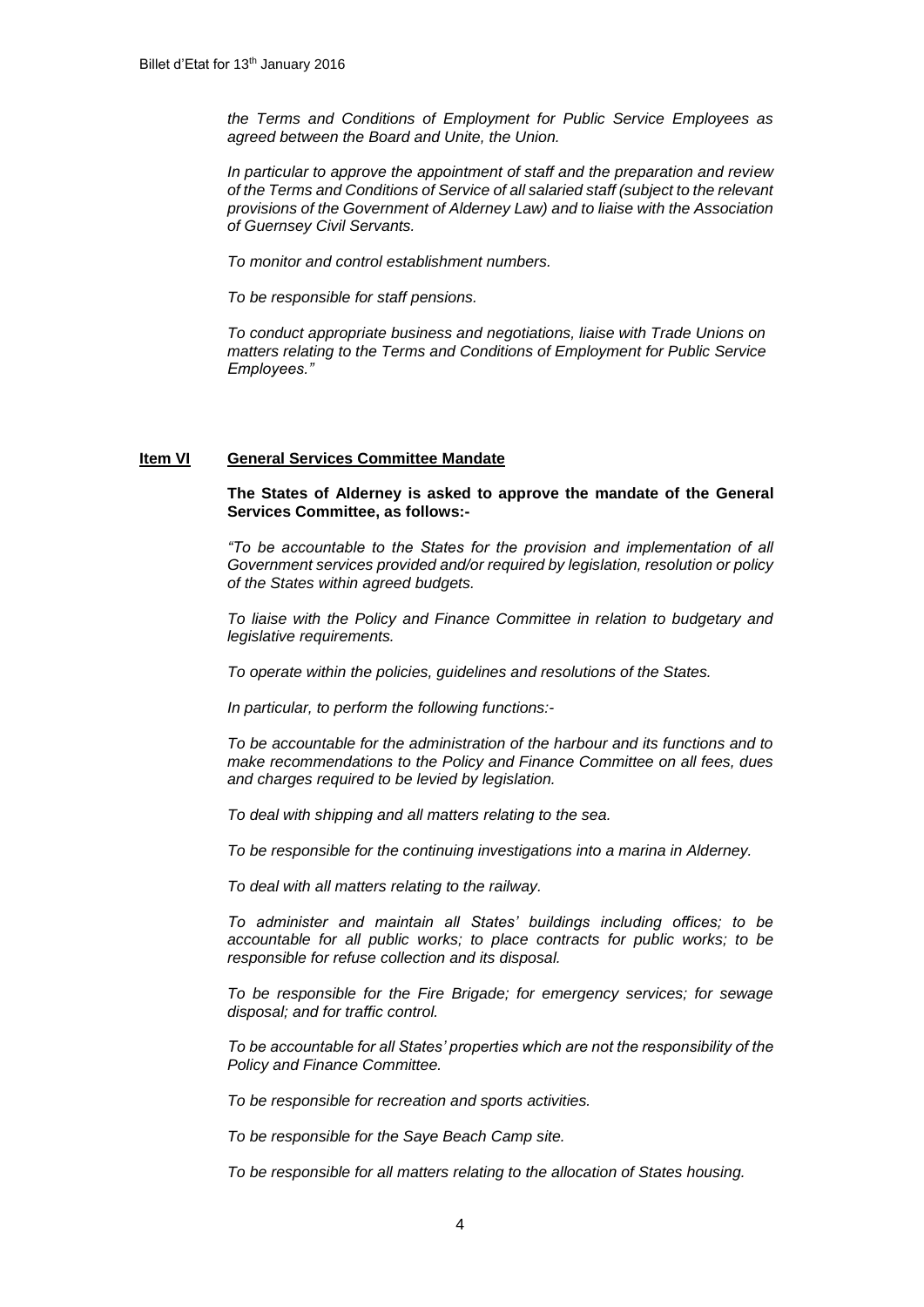*To be accountable as the Water Board for the provision of water supplies on the Island in accordance with the legislation applicable thereto.*

*To be responsible for the leasing of all States Properties, other than Forts, in the ownership of the States; to deal with all matters relating to agriculture,* 

*livestock, other animals, birds and vermin; to administer the Island of Burhou; to be responsible for forestation and fencing and management of all States land including the consolidation of parcels and not to reduce the area of such land without the authority of the States; and be responsible for the slaughterhouse.*

*To be responsible for all matters relating to sea fisheries.*

*To be responsible for environmental monitoring and for the co-ordination of public services in the event of a civil emergency.* 

*To be responsible for the establishment of a working party to be known as the Civil Emergency Working Party which shall include amongst its members the following people:-*

*The President of the States, the States Analyst, the Chief Fire Officer, the Manager of the Water Board, the States Engineer, the General Manager of Alderney Electricity Limited, the resident Sergeant of the Police in Alderney, the Harbour Officer, a Medical Practitioner; a representative of St. John Ambulance (unless otherwise represented); a Communications adviser(s); the person appointed as Co-ordinator of the emergency services, and if in existence the Officer Commanding the Junior Militia.*

*The Working Party shall appoint a Chairman from amongst its members."*

# **Item VII Building and Development Control Committee Mandate**

**The States of Alderney is asked to approve the mandate of the Building and Development Control Committee as follows:-**

- **"**
- *To be the Authority for approving plans in both the public and private sector.*
- *To administer The Building & Development Control (Alderney) Law, 2002, as amended.*
- *To be the Committee to make recommendations to the States on the maximum number of dwellings to be permitted in any given period in accordance with Section 15 of The Building & Development Control (Alderney) Law, 2002.*
- *To administer Building Regulations made under the provisions of The Building & Development Control (Alderney) Law, 2002, and any other law or laws by which they may be replaced.*
- *To be responsible for the preparation of a policy and strategy for environmental conservation and ecology on the Island."*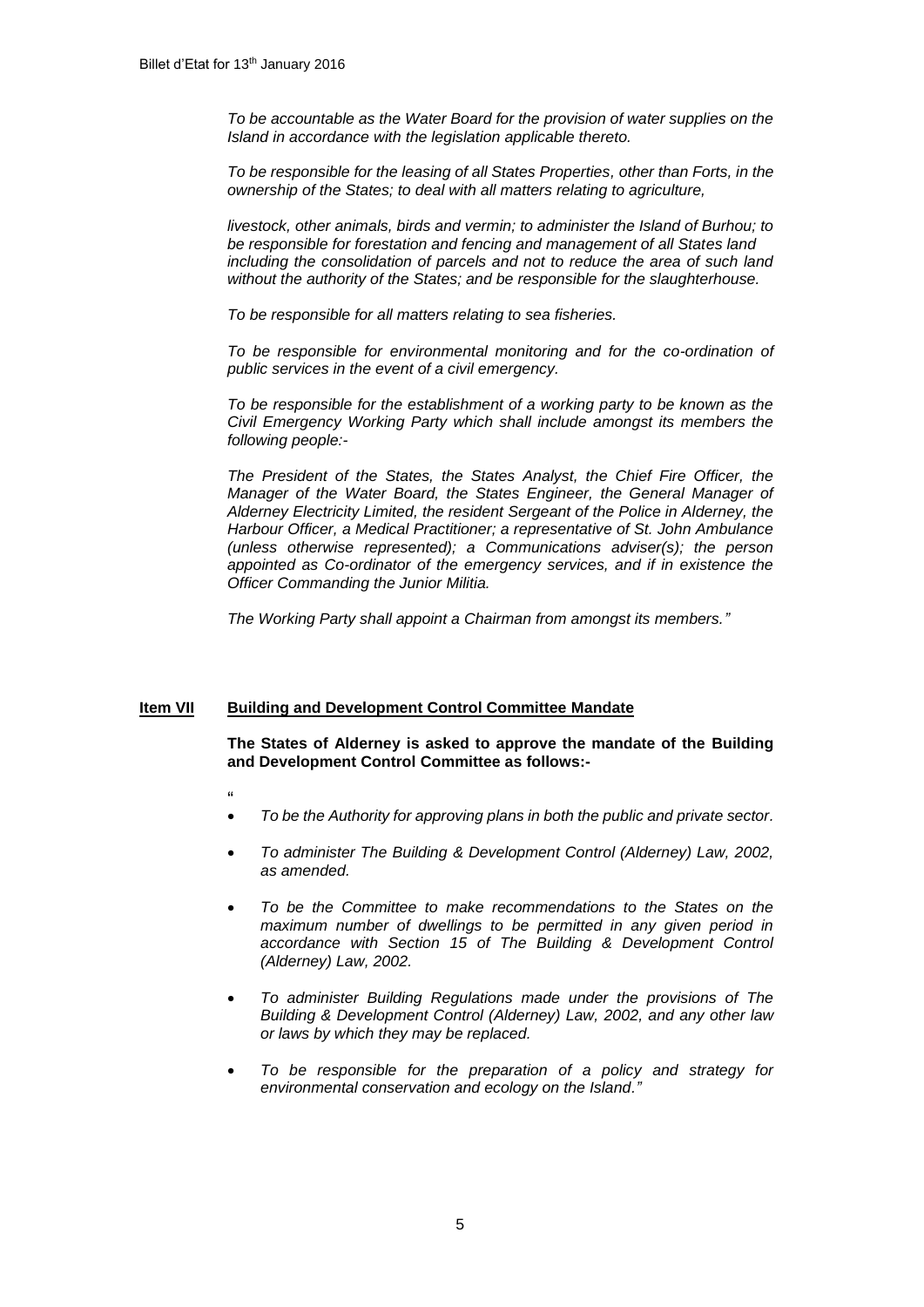# **Item VIII Appointment of Committee Chairmen**

**The States of Alderney is asked to elect the Chairmen of the following Committees:**

- **1. Policy and Finance Committee**
- **2. General Services Committee**
- **3. Building and Development Control Committee**

#### **Item IX Appointment of Members of the Policy and Finance Committee**

**The States of Alderney is asked to elect the Members of the Policy and Finance Committee.**

## **Item X Appointment of Committee Members of other Committees**

**The States of Alderney is asked to appoint the members of the following committees:-**

- **1. Members to the General Services Committee**
- **2. Members to the Building and Development Control Committee**

# **Item XI Other Appointments: Commonwealth Parliamentary Association**

**The States of Alderney is asked to elect three members to sit on the Management Committee in the affairs of the Alderney Branch of the Commonwealth Parliamentary Association (the President being Ex-officio Chairman).**

# **Item XII Other Appointments: Code of Conduct Panel Members**

**Under Part III, Item 23 of the Code of Conduct, The President shall appoint 5 members of the population on the electoral role to form the Members Conduct Review Panel.** 

**At the Policy and Finance Committee meeting of the 18th May 2015 it was resolved unanimously to confirm the appointment of the following persons to the Members Conduct Review Panel as referred to in Part III of the States Members Code of Conduct until the 31st December 2015:**

**Mrs Rosemary Hanbury Mr John Russell Mrs Helen McGregor Mrs Pamela Pearson and Mr Peter Cunningham.**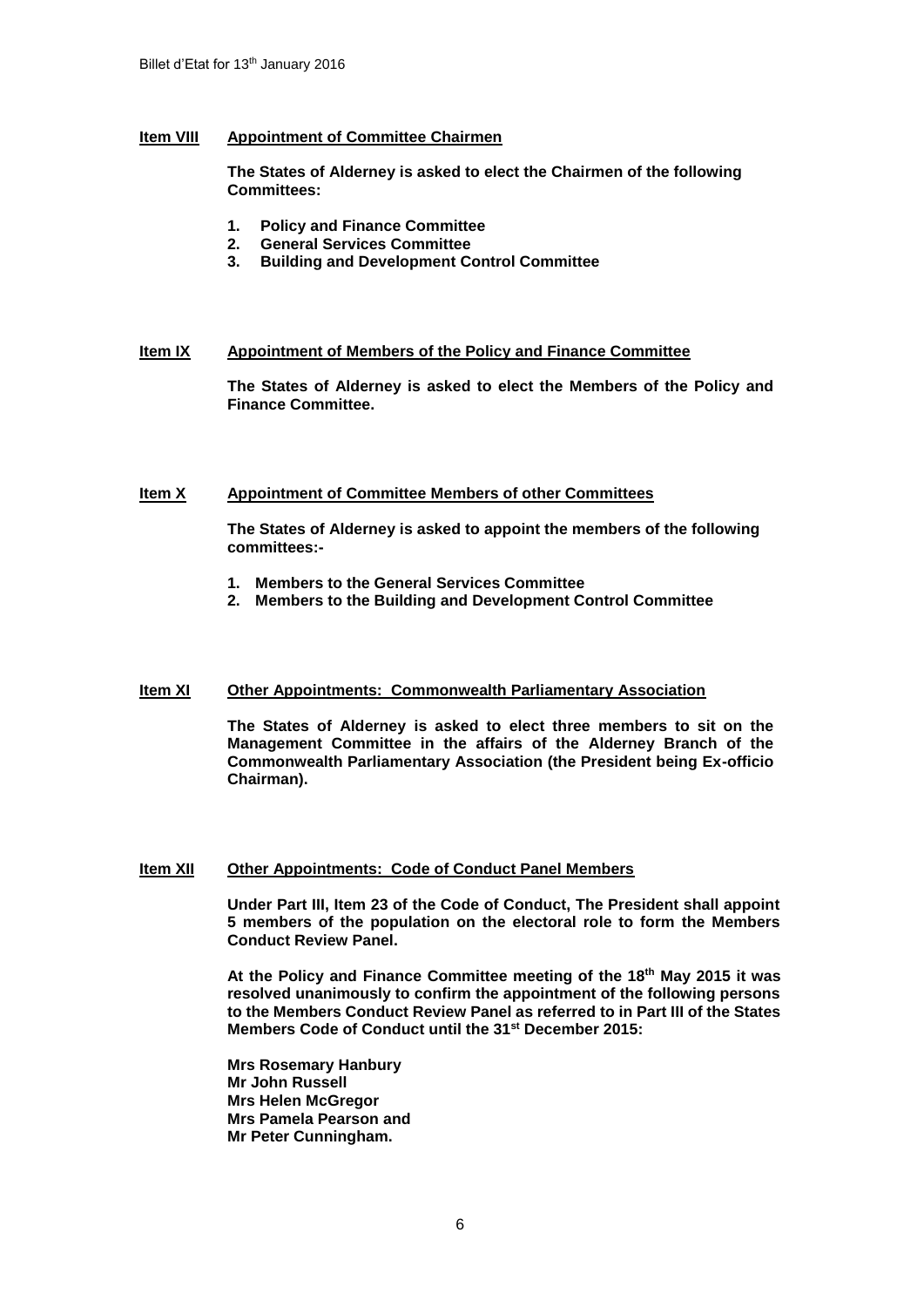**The States of Alderney is asked to approve that the five persons listed above be reconfirmed as Members of the States Members Code of Conduct Review Panel until the next Annual January Meeting of the States of Alderney.**

## **Item XlII The States of Alderney Bank Accounts**

The operation of the main States Bank Accounts has been considered by the Policy & Finance Committee and it has been agreed that this is an administrative matter as opposed to a political issue, the amended arrangements relating to signatories etc., are therefore shown below.

**The States is asked to make the following arrangements relating to the operation of the States of Alderney Bank Accounts:-**

- **1. To empower the States Treasurer or Assistant States Treasurer (or a nominated Treasury deputy), together with the Chief Executive or a nominated member of his senior staff, to operate the States of Alderney Bank Accounts.**
- **2. To empower the States Treasurer or Assistant States Treasurer (or a nominated Treasury deputy), together with the Chief Executive or a nominated member of his senior staff, to operate the States of Alderney Water Board Bank Accounts.**
- **3. To continue with the above arrangements until such time as amended by Policy & Finance Committee resolution.**

## **Item XIV Election of Alderney Representatives to sit in the Guernsey States of Deliberation**

**Following the procedure as laid out in the Resolution of The States of Alderney dated 18th October 2006 and the Plebiscite election of 6 th December 2014, the States of Alderney is asked:-**

- **(a) To elect two members to sit in the Guernsey States of Deliberation for 2016, and**
- **(b) To elect two other members to sit in the Guernsey States of Deliberation as Alternative Representatives for 2016.**

### **Item XV Burundi (Restrictive Measures) (Alderney) Ordinance, 2015**

### **The following letter was received from Mr Neil Harvey, Chairman of the Policy & Finance Committee:-**

*"On 1st October 2015, the Council adopted Decision (CFSP) 2015/1763 concerning restrictive measures in view of the situation in Burundi providing for travel restrictions and the freezing of funds and economic resources of certain persons, entities or bodies responsible for undermining democracy or obstructing the search for a political solution in Burundi, including by acts of violence, repression or inciting violence, persons, entities or bodies involved in planning, directing, or committing acts that violate international human rights law or international humanitarian law, as applicable, or that constitute serious human*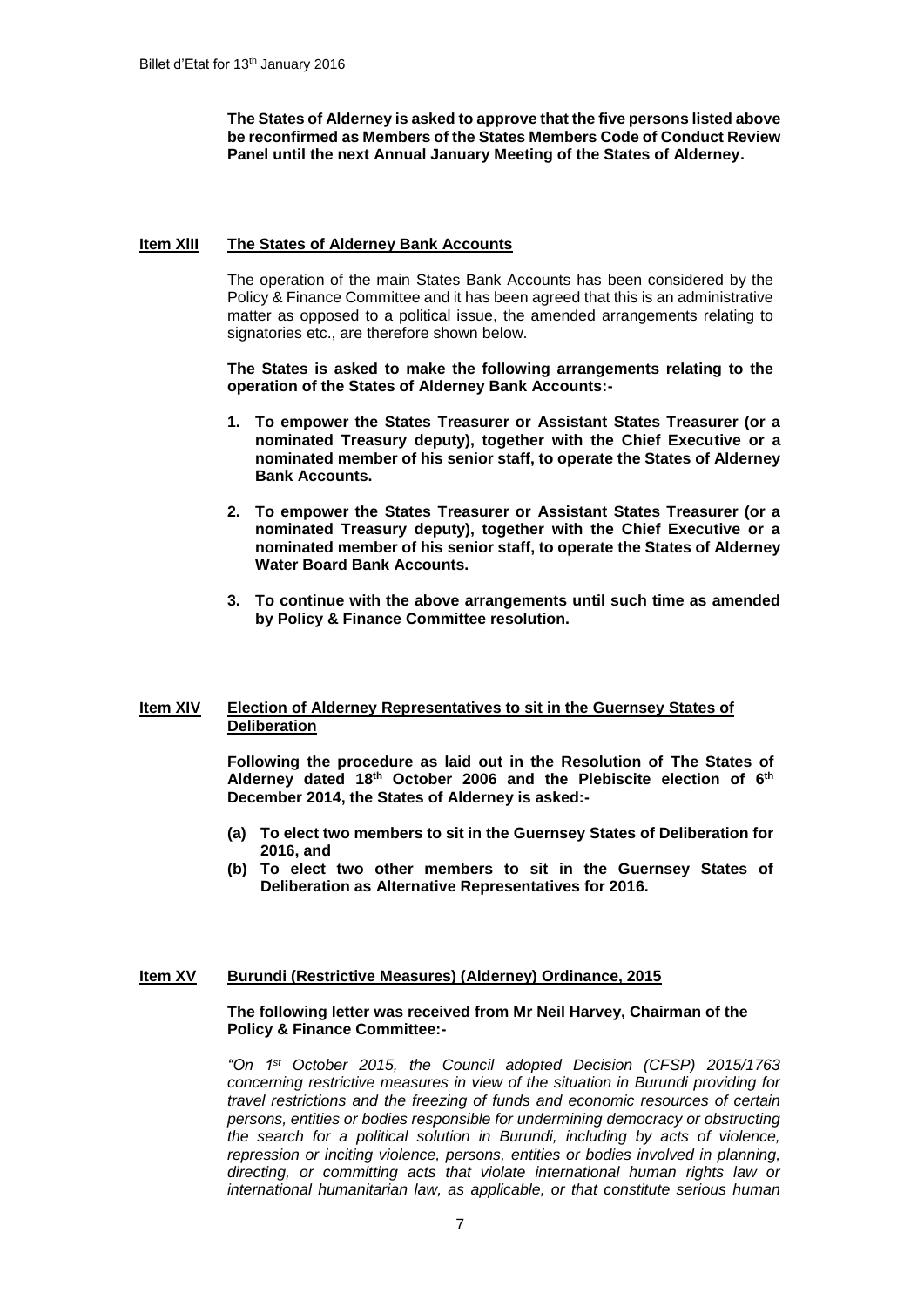*rights abuses, in Burundi. Those persons, entities and bodies are listed in the Annex to Decision (CFSP) 2015/1763.*

*I attach a copy of The Burundi (Restrictive Measures) (Alderney) Ordinance, 2016, as drafted by Law Officers Chambers. This ordinance is made under The European Communities (Implementation) (Bailiwick of Guernsey) Law, 1994 and subject to certain modifications gives effect in Alderney to Council Regulation (EU) No. 1755/2015 of the 1st October.* 

*I would be grateful if "The Burundi (Restrictive Measures) (Alderney) Ordinance, 2016" is placed before the next meeting of the States of Alderney together with an appropriate proposition.*

> *Mr R N Harvey Chairman"*

**The States of Alderney is asked to approve "The Burundi (Restrictive Measures) (Alderney) Ordinance, 2016".**

# **Item XVI Questions and Reports**

**The following report on Alderney's Financial Relationship with Guernsey was received from Mr McDowall, Chairman of the Finance Committee:-**

*"The proposals that have emerged from the review of the Financial Relationship between Alderney and Guernsey are on the States of Guernsey Billet for February 2016.*

*As part of the review of the financial relationship the costs of the transferred services have been published. For the first time ever the approximate costs of running the Island of Alderney have been assembled and are published below. For the first time for about 25 year the costs of the remaining transferred services between Guernsey and Alderney have also been published. Each Department of State in Guernsey compiles and maintains its own data and analysis. The granularity and quality of analysis and data may, therefore, vary in its integrity from Department to Department.*

*Against this background the gross costs of providing public services on Alderney averaged over the past 1-3 years are as follows:*

| <b>ALDERNEY REVENUE COSTS</b>               |             |       |  |  |  |
|---------------------------------------------|-------------|-------|--|--|--|
| Health                                      | £2491,000   | 14.0% |  |  |  |
| Education                                   | £2406,150   | 13.7% |  |  |  |
| Welfare                                     | £6,329,000  | 36.0% |  |  |  |
| Police                                      | £377,290    | 2.2%  |  |  |  |
| <b>Border Agency</b>                        | £160,000    | 0.9%  |  |  |  |
| <b>Existing States of Alderney Services</b> | £3,859,694  | 22.1% |  |  |  |
| Airport Revenue deficit                     | £807,000    | 4.7%  |  |  |  |
| <b>Aurigny Subsidy</b>                      | 937,000     | 5.4%  |  |  |  |
| Other costs - admin support                 | £201,600    | 1.0%  |  |  |  |
| <b>Alderney Revenue Costs</b>               | £17,568,734 | 100%  |  |  |  |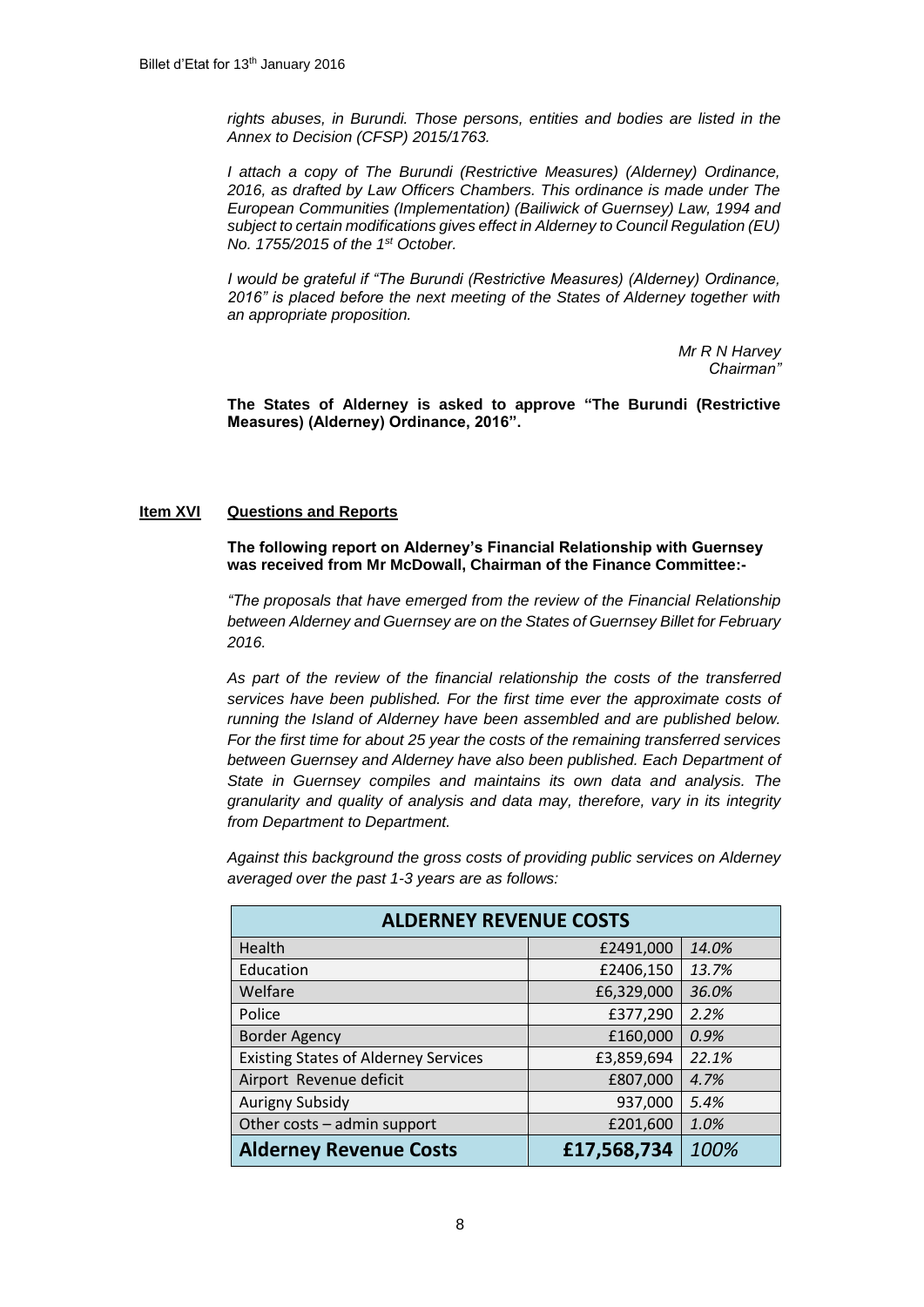## **Notes**

*The following services are provided by the States of Guernsey:*

| Total                                                | £11,964,750 |       |
|------------------------------------------------------|-------------|-------|
| Other admin support costs (law officers / legal aid) | £201,600    |       |
| Home Department (Police & Border Agency)             | £537,000    |       |
| <b>Welfare (Social Security)</b>                     | £6,329,000  | $***$ |
| Education                                            | £2,406,150  |       |
| Health                                               | £2,491,000  |       |

*\*\*\* This figure includes the Guernsey Old Age Pension - £2,834,000 in 2014 (Social Security Fund) which is not strictly a transferred service*

- *Existing States of Alderney Services : the Annual Revenue Account*
- *The Airport Revenue Deficit and the Aurigny subsidy are allocation and attribution figures provided by the Guernsey Public Services Department and Aurigny respectively, which the States of Alderney is unable to independently verify or substantiate.*

*Once the revenues arising from taxes, property charges and other income streams are taken into account, the net cost of providing public services on Alderney is in the region of £5-7M annually.*

*Additionally an analysis has been done of the revenue benefits which the presence of a gaming regulator, and hence of the e-Gambling industry, brings to the Bailiwick of Guernsey. This indicates that the annual benefits to the Bailiwick economy are as follows:*

| <b>Contribution</b> | <b>Alderney</b> | <b>Guernsey</b> | Total       |
|---------------------|-----------------|-----------------|-------------|
| <b>Direct</b>       | £6,800,000      | £18,240,000     | £25,040,000 |
| <b>Indirect</b>     | £3,400,000      | £9,060,000      | £12,450,000 |
| <b>Induced</b>      | £2,950,000      | £10,890,000     | £13,840,000 |
| <b>Total</b>        | £13,140,000     | £38,190,000     | £51,340,000 |

- *direct contribution – this relates to the economic activity directly relating to eGambling, which we consider to be activity of eGambling operators and the AGCC;*
- *indirect contribution – this captures supply chain (intermediate) impacts, for example via eGambling operators' purchases from telecoms and IT service providers in the Bailiwick; and*
- *induced contribution – this captures consumption impacts resulting from income that the sector generates, as employees of the sector or supply chain businesses buy goods and services.*

*Note that statistically there is greater confidence in the direct contribution analysis than the indirect and induced, which are based on projected multiplier analysis.*